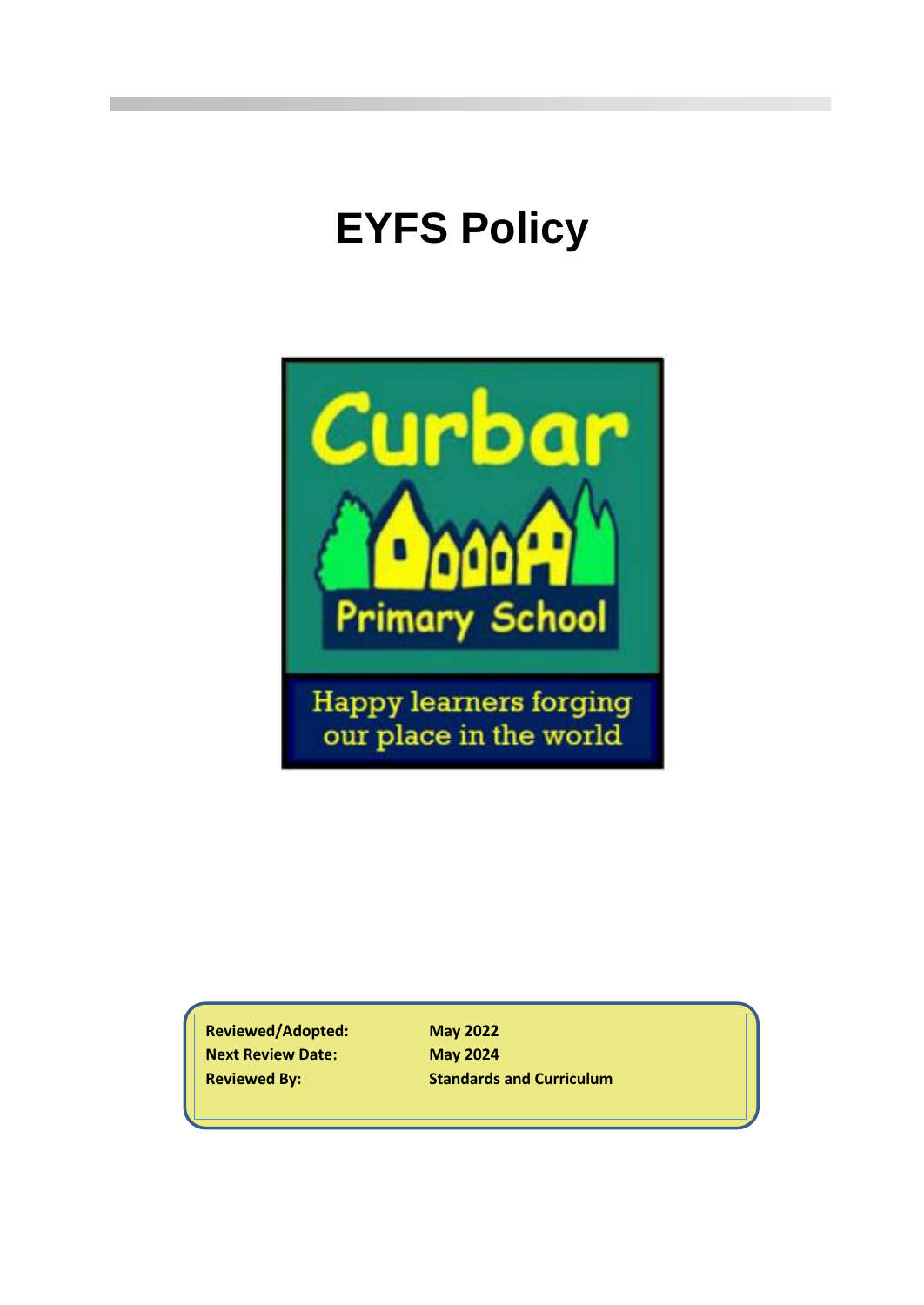#### **CONTENTS**

- 2.0 Aims
- 3.0 Teaching and Learning
- 4.0 The Learning Environment
- 5.0 Our Practice in Early Years
- 6.0 EYFS Curriculum
- 7.0 Observation and Assessment
- 8.0 Safety
- 9.0 Inclusion
- 10.0 Transition
- 11.0 Parents as Partners and the Wider context
- 12.0 Staff Responsibilities
- 13.0 Pupil Responsibilities
- 14.0 Governor Responsibilities
- 15.0 Organisation
- 16.0 Celebrating Achievement
- 17.0 Strategies for Ensuring Progression and Continuity
- 18.0 Equal Opportunities
- 19.0 Monitoring and Evaluation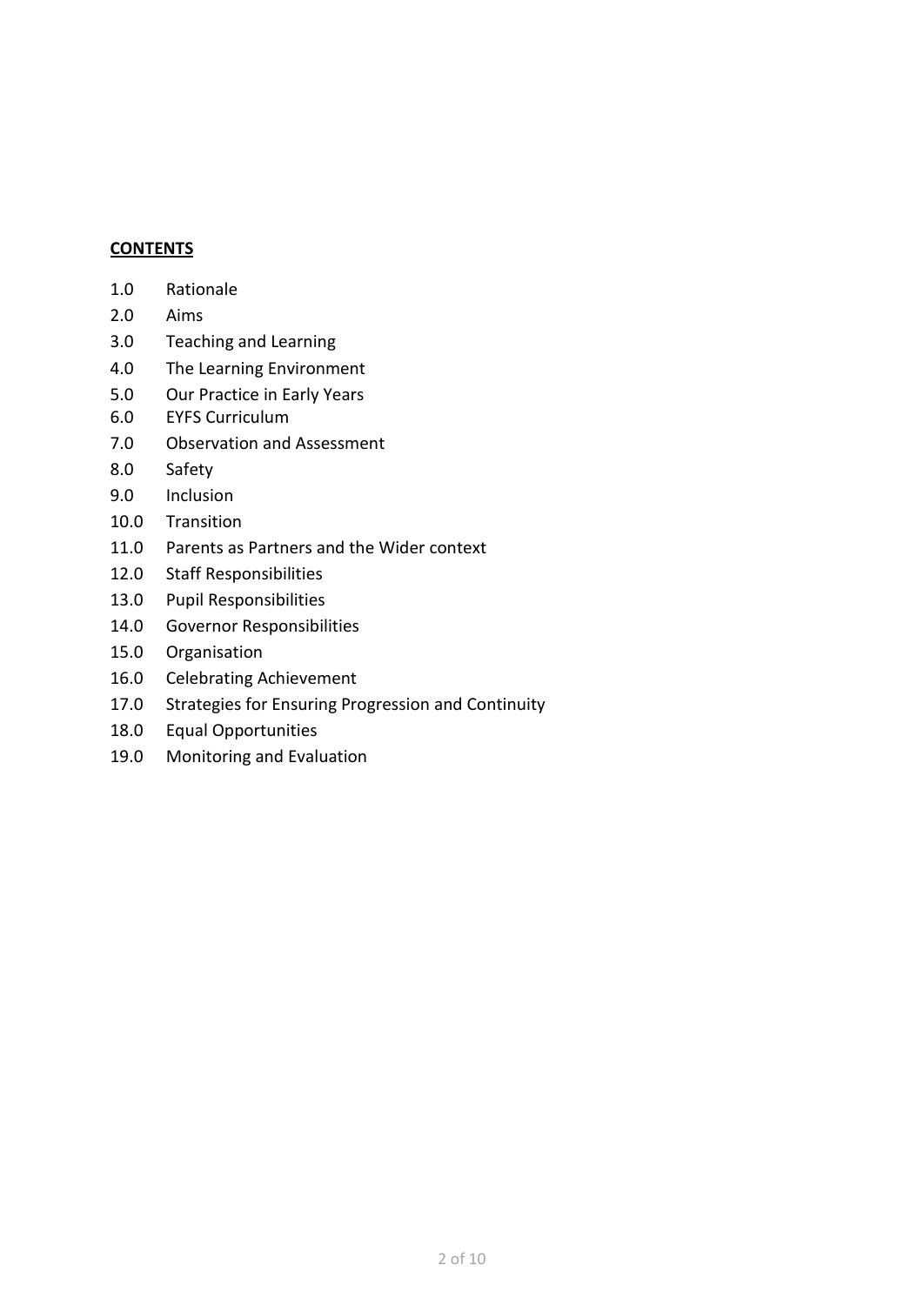## **1.0 Rationale**

This document is a statement of the aims, principles and strategies for teaching and learning within the Early Years Foundation stage at Curbar Primary School. It is the method through which we offer a curriculum which is broad and balanced with an emphasis on core learning, and its implementation is the responsibility of all the members of the school community.

## **2.0 Aims**

At Curbar Primary School our expectations are high of ourselves, each other and our children. We strive to provide the highest quality care and education for all our children thereby giving them a strong foundation for their future learning. We create a safe and happy environment with motivating and enjoyable learning experiences that enable children to become confident and independent. We value the individual child and work alongside parents and others to meet their needs and help every child to reach their full potential.

As outlined in the EYFS '*Every child deserves the best possible start in life and the support that enables them to fulfil their potential. Children develop quickly in the early years and a child's experiences between birth and age five have a major impact on their future life chances.'*

The following documents should be read in conjunction with this policy: Teaching and Learning, Curriculum, Admissions, Health and Safety, Equal Opportunities; SEND and Behaviour for Learning policies.

We adhere to the Statutory Framework of the EYFS and the four guiding principles that shape practice within Early Years settings.

- Every child is a **unique child,** who is constantly learning and can be resilient, capable, confident and self-assured
- Children learn to be strong and independent through **positive relationships**
- Children learn and develop well in **enabling environments,** in which their experiences respond to their individual needs and there is a strong partnership between practitioners and parents and/or carers
- Children **develop and learn in different ways and at different rates**

The statutory requirements for assessment, data submission and reporting to parents are set out within the 2022 EYFS Assessment and Reporting Arrangements (ARA).

## **3.0 Teaching and Learning in Early Years Foundation stage**

We believe that all children learn best when they:

- Are interested and motivated
- Achieve success and gain approval which engenders self-pride and inner motivation
- Are clear about expectations in their work and behaviour
- Are given appropriate tasks
- Are actively involved in the learning process
- Feel happy and safe
- Feel valued, secure and confident
- Are challenged and stimulated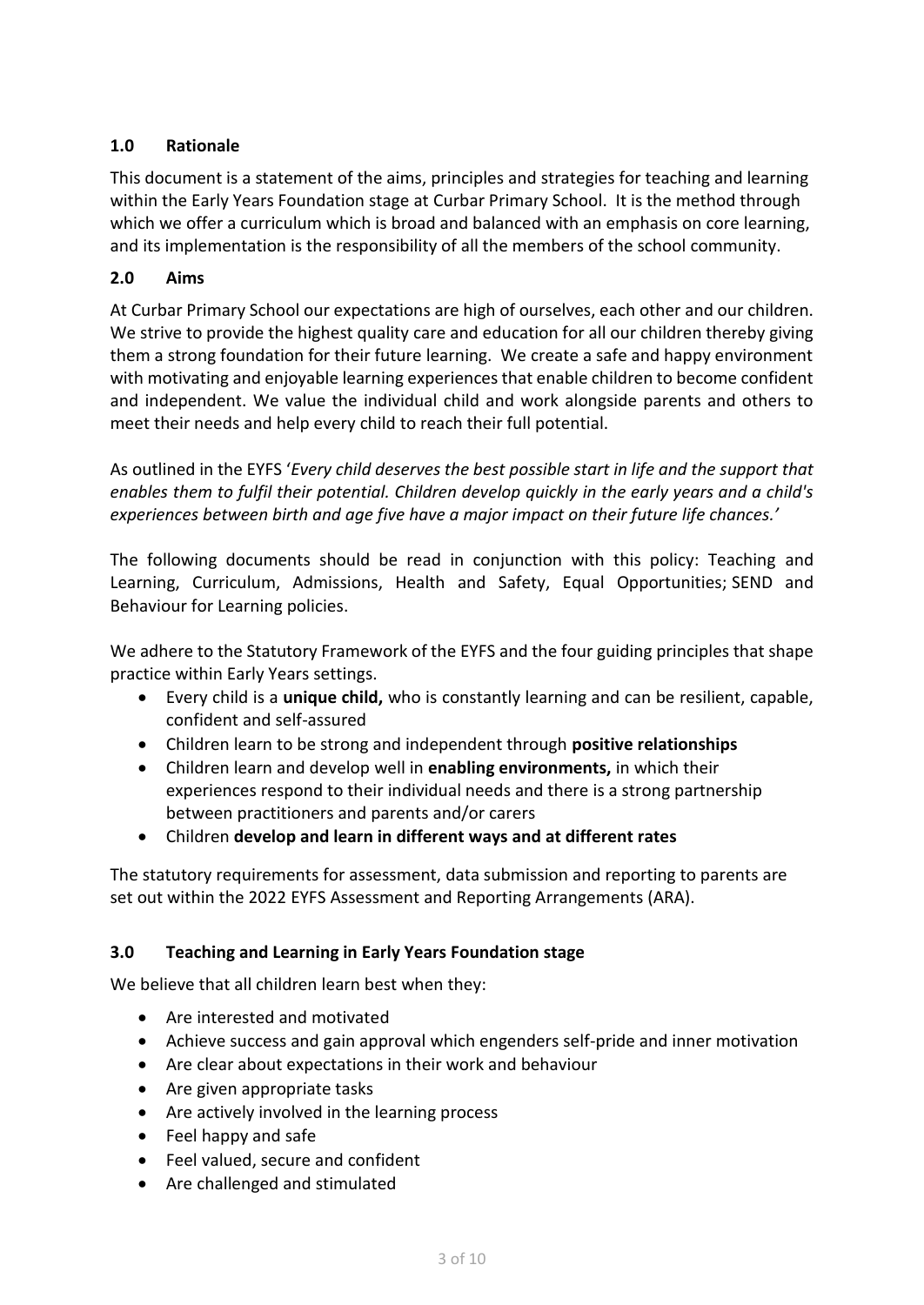• Receive feedback about their performance

## **4.0 The Learning Environment**

At Curbar Primary School this will be organised to ensure that children have the opportunity to:

- Work individually, in pairs, in small groups and as a class
- Make decisions
- Work co-operatively
- Solve problems
- Be creative
- Discuss ideas
- Develop social skills
- Develop independence and use initiative
- Receive support and challenge
- Participate in enrichment
- Contribute to school life

Learning in the Early Years will take place in a stimulating learning environment that:

- Provides opportunities for free flow between inside and outside learning areas
- Is safe, welcoming, happy and caring
- Is both challenging and supportive
- Celebrates success and supports children to realise their full potential
- Encourages mutual respect
- Celebrates our differing religions, heritage and cultures
- Is well organised, safe, tidy with well-presented displays
- Has resources that are attractive, labelled and accessible
- Is non-partisan in terms of resources and delivery
- Has an agreed code of behaviour 'owned' by the children

## **5.0 Our Practice in Early Years**

As part of our practice we:

- Provide a balanced curriculum, based on the EYFS, across the seven areas of learning, using play as the vehicle for learning
- Promote equality of opportunity and anti-discriminatory practice. We provide early intervention for those children who require additional support
- Work in partnership with parents and within the wider context
- Plan challenging learning experiences, based on the individual child, informed by observation and assessment
- Provide opportunities for children to engage in activities that are adult-initiated and child-initiated, supported by the adult
- Have a key person approach to develop close relationships with individual children
- Provide a secure and safe learning environment indoors and out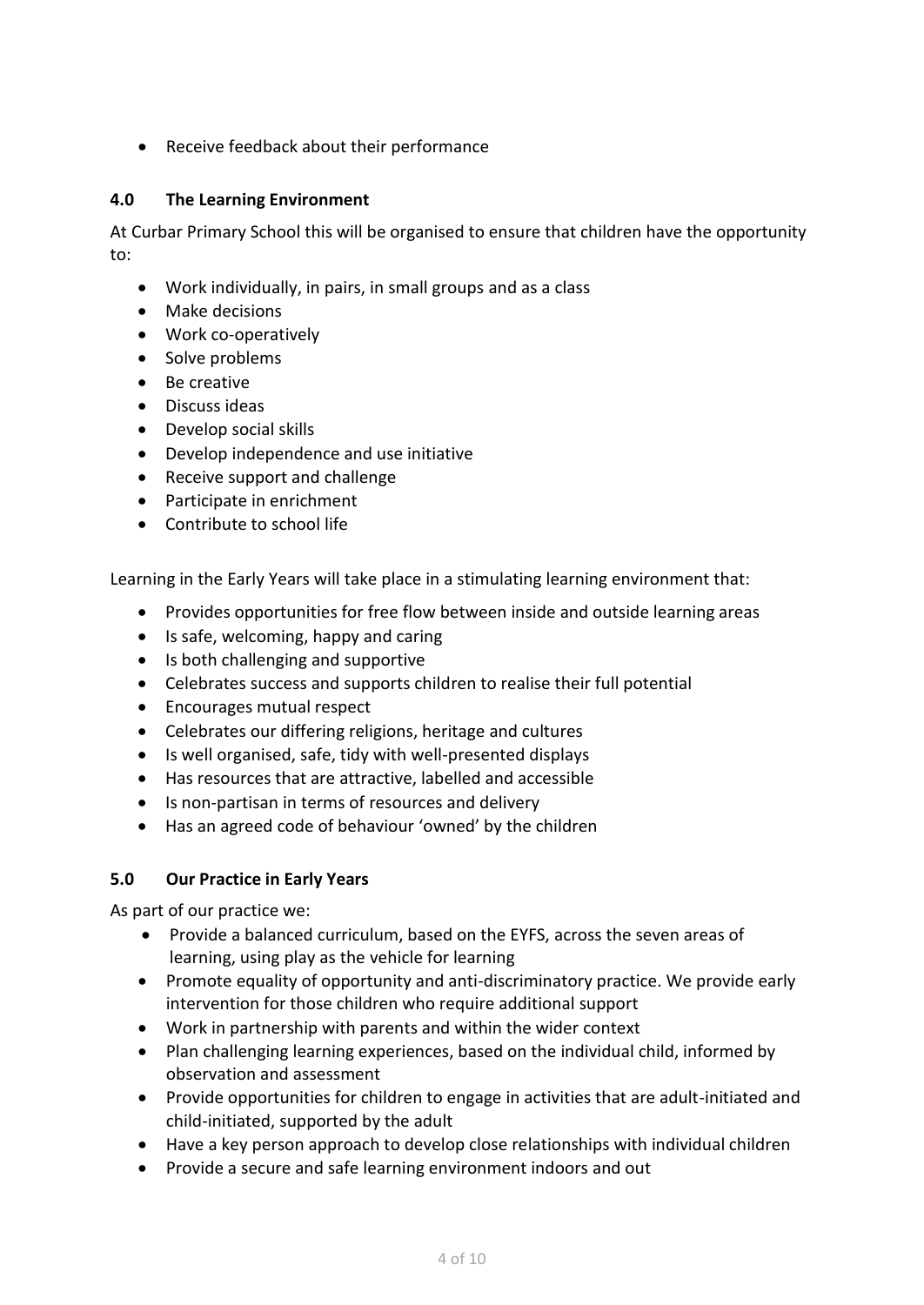## **6.0 EYFS Curriculum**

We plan an exciting and challenging curriculum based on Assessment for Learning, with a key focus being our observation of children's needs, interests and stages of development across the seven areas of learning to enable the children to achieve and exceed the early learning goals.

All the seven areas of learning and development are important and inter-connected.

Three areas are particularly crucial for igniting children's curiosity and enthusiasm for learning, and for building their capacity to learn, form relationships and thrive. These three areas are the **prime** areas:

- **Communication and Language**
- **Physical Development**
- **Personal, Social and Emotional Development**

Children are also supported through the four **specific** areas, through which the three prime areas are strengthened and applied. The **specific** areas are:

- **Literacy**
- **Mathematics**
- **Understanding the World**
- **Expressive Arts and Design**

Children are provided with a range of rich, meaningful first-hand experiences in which children explore, think creatively, have opportunities for critical thinking and are active. We aim to develop and foster positive attitudes towards learning, confidence, communication and physical development.

As a team, we write long term and medium term plans using the EYFS based on a series of topics each of which offers experiences in all seven areas. These plans then inform our short-term weekly planning, alongside our observations, which remains flexible for unplanned circumstances or children's responses. All plans are amended and adapted in light of our ongoing observations and assessments.

Children have whole group and small group times which increase as they progress through the EYFS with dedicated times for a daily phonics session. There will be whole class and smaller group session for teaching aspects of Mathematics and Literacy, including shared reading and writing. We will have a high emphasis on developing children's speaking and listening skills where children will be immersed in a range of high quality fiction and nonfiction texts.

The curriculum is delivered using a purposeful play-based approach as outlined by the EYFS. *'Each area of learning and development must be implemented through planned, purposeful play and through a mix of adult-led and child-initiated activities'*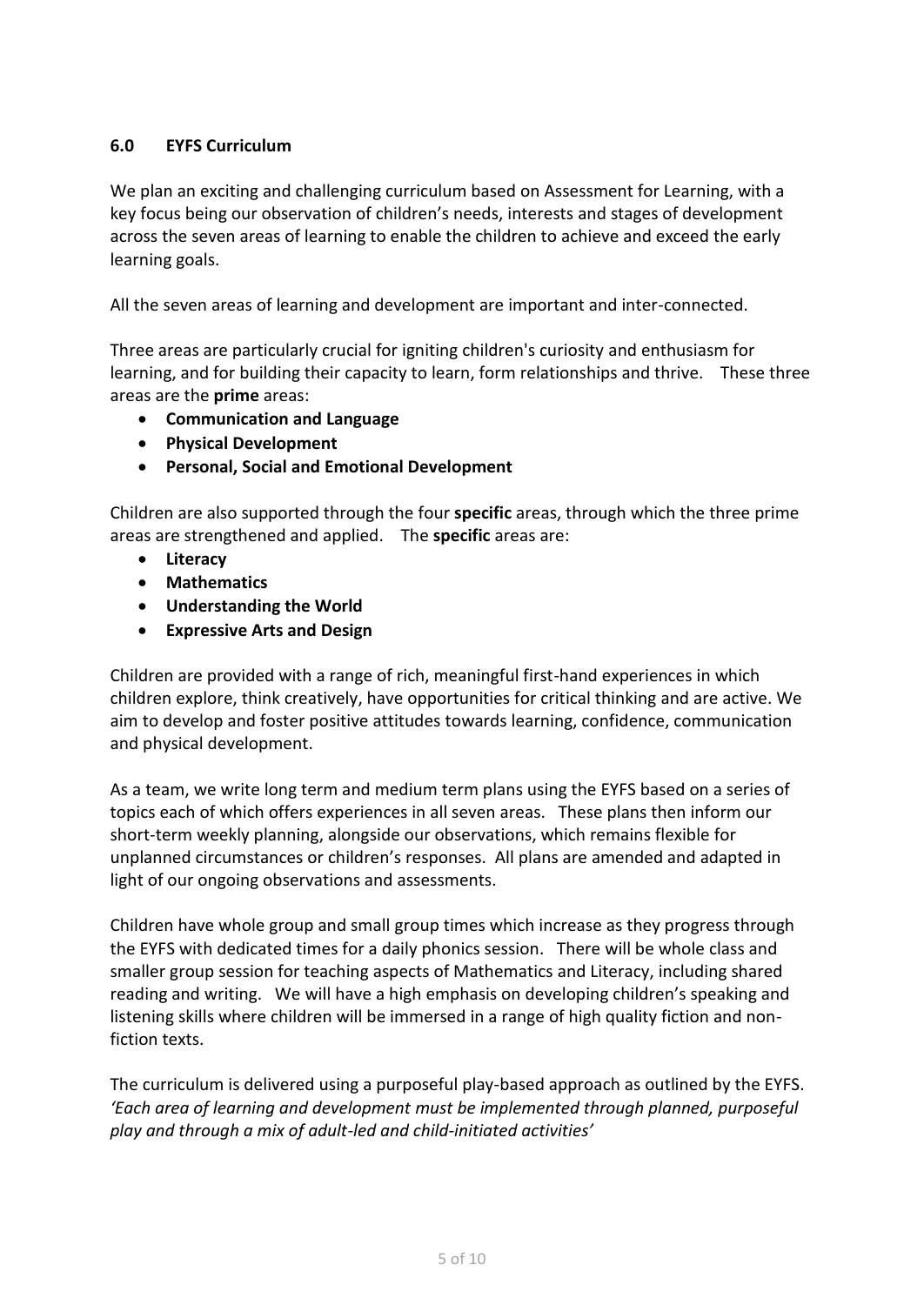We plan a balance between children having time and space to engage in their own childinitiated activities and those that are planned by the adults. During children's purposeful play, early years practitioners interact to stretch and challenge children further. In planning and guiding children's activities, we reflect as practitioners on the different ways that children learn and reflect these in our practice.

## **7.0 Observation and Assessment**

As part of our daily practice we observe and assess children's development and learning to inform our future plans. We record our observations in a variety of ways. Everyone is encouraged to contribute and discussions take place. Significant observations of children's achievements are collated in their own personal learning journey.

Assessment for learning is at the heart of all we do. We want children to be involved and take ownership of their own learning journey. Through effective feedback, discussion and precision teaching, children will be involved with understanding their strengths and what they are doing well and will have a clear understanding of small, manageable next step targets that they can aim towards.

Parents and carers will meet with key staff to discuss learning and progress in all aspects of the EYFS curriculum at Parent's Evenings in the autumn and spring term. At the end of the school year parents and carers are provided with an Annual Report. This report will be based on their child's development against each of the Early Learning Goals and the characteristics of their learning. The parents are then given the opportunity to discuss their child's strengths and areas that they can support with as the child moves from Reception into Year 1.

## **8.0 Safety**

Children's safety and welfare is paramount. We create a safe and secure environment and provide a curriculum which teaches children how to be safe, make choices and assess risks. We have stringent policies, procedures and documents in place to ensure children's safety.

We promote the good health of the children in our care in numerous ways, including the provision of nutritious food, following set procedures when children become ill or have an accident.

#### **9.0 Inclusion**

We value all our children as individuals at Curbar Primary School, irrespective of their ethnicity, culture, religion, home language, background, ability or gender. We plan a curriculum that meet the needs of the individual child and support them at their own pace so that most of our children achieve and even exceed the Early Learning Goals. We strongly believe that early identification of children with additional needs is crucial in enabling us to give the child the support that they need and in doing so, work closely with parents and outside agencies.

Our aims to ensure inclusive provision include:-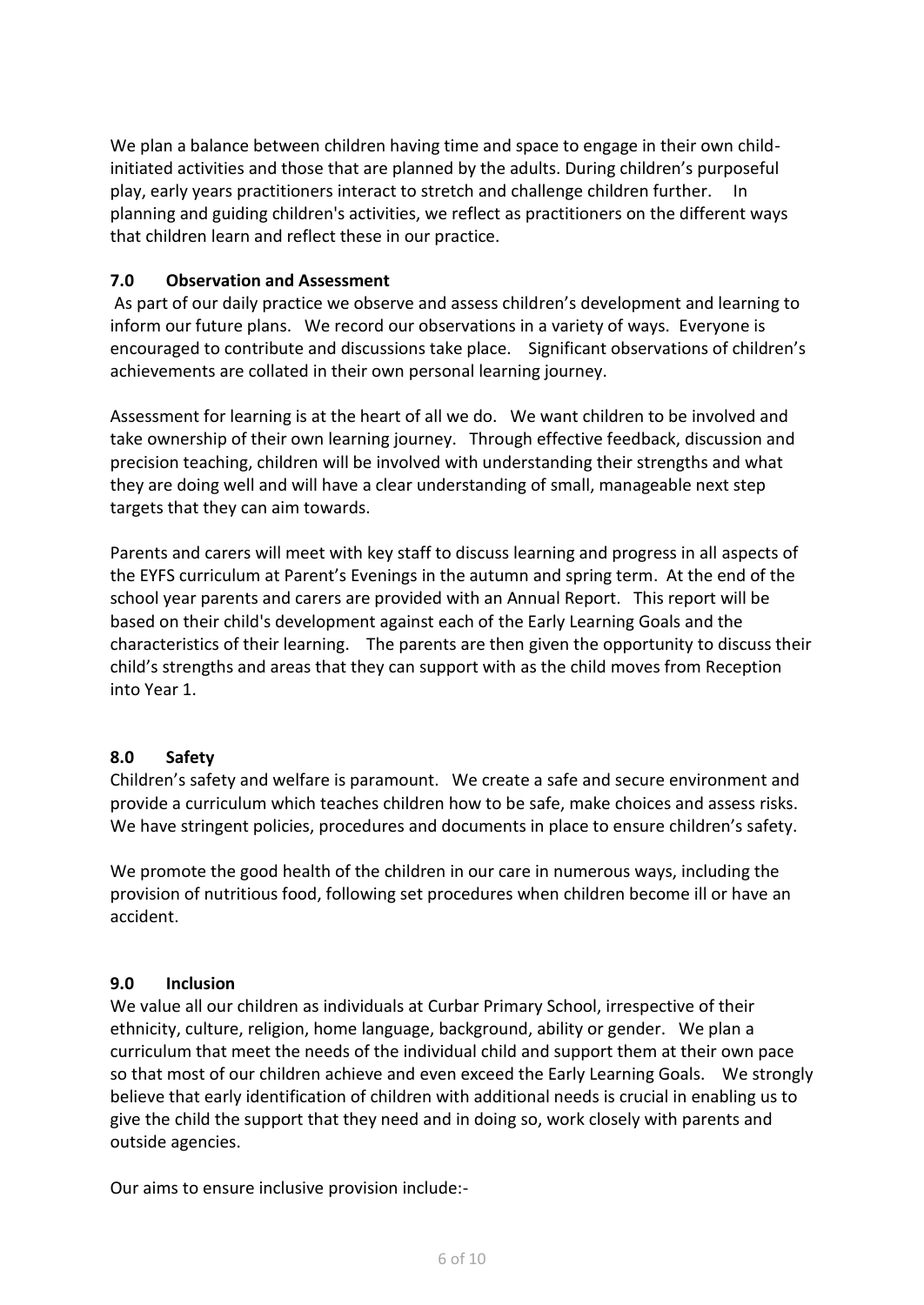- to offer excellence to all our children, whatever their abilities or needs
- high expectations of all our children
- to achieve high standards by striving to remove barriers to learning and participation
- to ensure that all our children feel they are a valued part of the school community

Through appropriate curriculum provision, we respect the fact that children:

- have different educational and behavioural needs and aspirations
- have different strategies for learning
- have different rates of acquiring, assimilating and communicating information
- need of a range of different teaching approaches and experiences

Teachers respond to children's needs by:

- providing support for children who need help with language, communication and literacy
- planning to develop children's understanding through the use of all their senses and experiences
- planning for children's full participation and learning in physical and practical activities
- helping children to manage their behaviour and to take part in learning effectively and safely
- helping individuals manage their emotions and to take part in learning

#### **10.0 Transition**

Transition into the next Key stage is carefully planned for and time given to ensure continuity of learning. At any period of transition, we acknowledge the child's needs and establish effective partnerships with those involved with the child and other settings, including nurseries and child minders. In addition, they attend introductory sessions ('Curbar Club') to Reception to develop familiarity with the setting and practitioners.

## **11.0 Parents as Partners and the Wider context**

We strive to create and maintain partnership with parents and carers as we recognise that together, we can have a significant impact on a child's learning. We welcome and actively encourage parents to participate confidently in their child's education and care in numerous ways, e.g. through events such as awards assemblies and plays; through specialist learning days such as Sports Day and World Book Day; through dedicated support and training such as sessions on aspects such as phonics or reading. Weekly newsletters are sent to parents covering the week's learning (including photos) and tips for how children can be supported at home to consolidate learning.

We ask that every parent:-

- Ensures their children attend regularly and punctually
- Supports the ethos of the school and the class charters
- Shares responsibility for their children's learning, be realistic and offer encouragement and praise
- Attends parent's evenings and curriculum meetings
- Support the children including in terms of homework which may be set
- Encourage independence in their children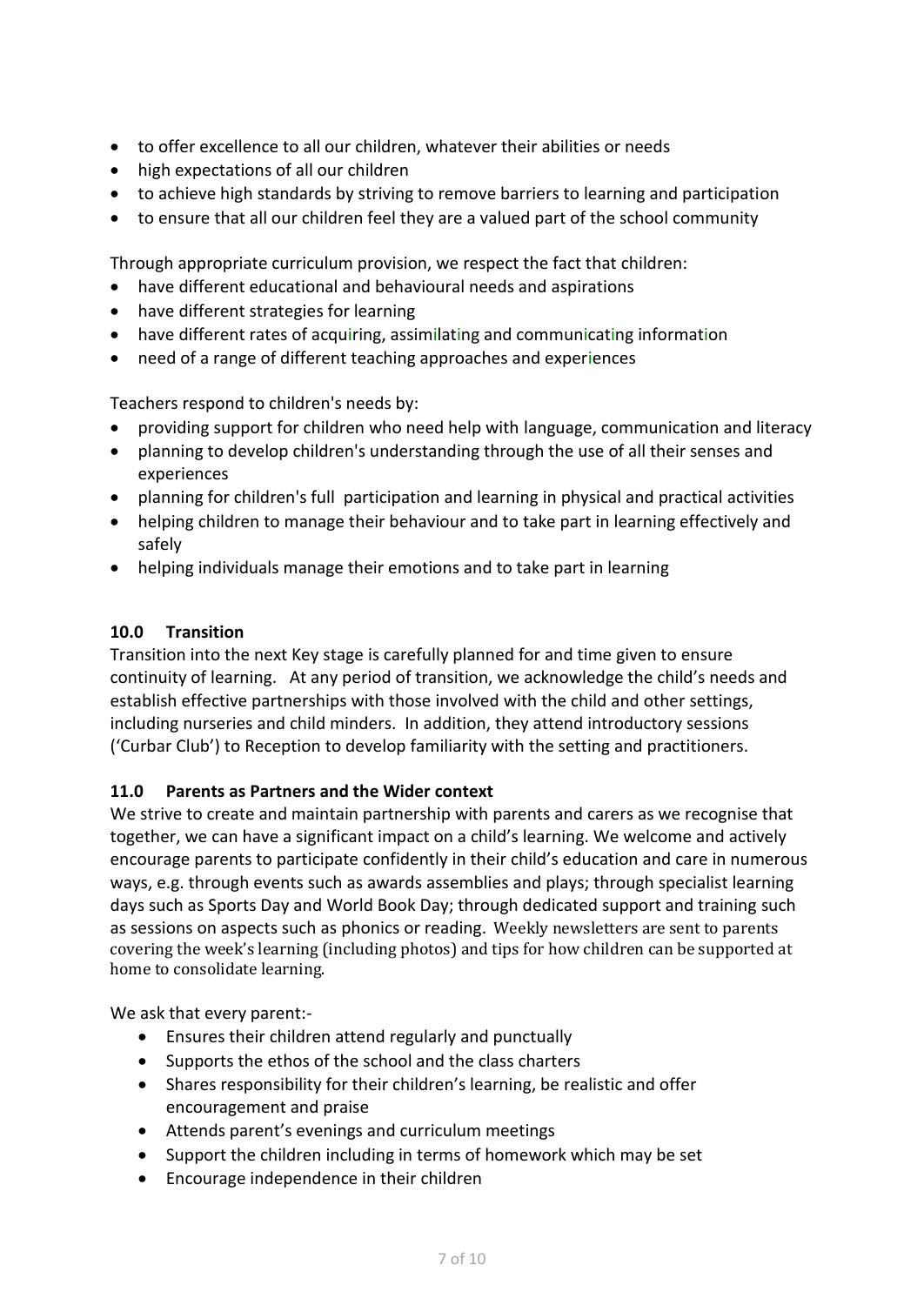- Communicate with staff any concerns about their children
- Respect other members of the school community

Working with other services and organisations is integral to our practice in order to meet the needs of our children. At times we may need to share information with other professionals to provide the best support possible.

We draw on our links with the community to enrich children's experiences by taking them on outings and inviting members of the community into our setting.

## **12.0 Staff's responsibilities**

- Provide an environment that is warm, friendly and nurturing where all children feel happy, safe and respected
- Place Assessment for Learning (AfL) at the heart of all we do
- Ensure there are clear objectives and success criteria that are shared and which the children understand
- Provide feedback which informs the next steps in their learning and so impacts on progress
- Involve children in the assessment process using a range of AfL strategies
- Give pupils opportunities to reflect on their learning through target setting
- Plan lessons which have pace and structure
- Provide a working environment where expectations are high
- Provide appropriate resources and support materials
- Continue to widen their subject knowledge and developments in education
- Use a range of teaching styles, differentiation and groupings to enable all pupils to learn effectively
- Keep effective assessments and accurate records which inform planning
- Communicating with parents and keeping them informed of children's progress

## **13.0 Pupils' responsibilities**

- Adhere to their own class charter for effective learning
- Respect other children, be considerate and thoughtful
- Respect the school environment and equipment
- Be punctual and organised with appropriate kit
- Be respectful to all staff and visitors
- Be positive and eager to make use of all opportunities
- Have pride in their work, their class and Curbar Primary School
- Take responsibility for their learning

## **14.0 Governors' responsibilities**

- Work in partnership with staff, pupils and parents to support the aims and objectives of the school
- Support initiatives for pupils and parents
- Be accessible to parents and staff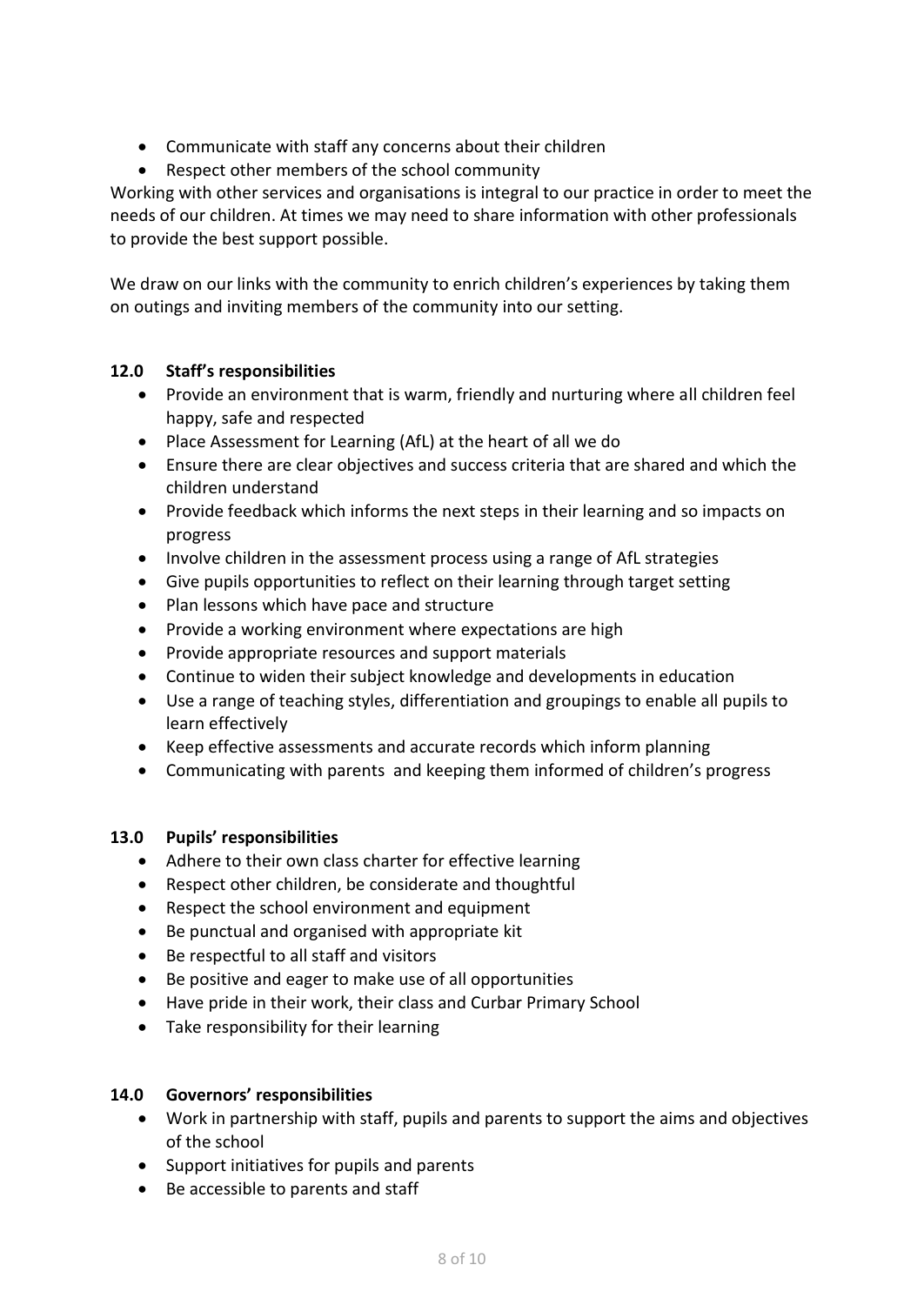- Take responsibility for own training and development
- Carry out monitoring and support staff where appropriate

# **15.0 Organisation**

As a primary phase school our expectation is that all teachers teach the full range of curriculum subjects. Nevertheless we recognise that there are specialist teachers within our staff and that some subjects will be taught by a specialist teacher e.g. sports.

# **16.0 Celebrating Achievement**

Social, physical, creative and academic achievements are celebrated in many ways as an ongoing process in all aspects of school life, by;

- Verbal or written praise by teachers, peers, head and parents
- Displays of learning
- Shine assembly
- Opportunities to perform or share
- Encouraging self-esteem
- Rewards within our Behaviour Policy
- Sharing success with the community

## **17.0 Strategies for ensuring progression and continuity**

*Planning*

- Rolling programme to deliver the full coverage of a balanced curriculum with a focus on core learning and to modify and update this as required by changing circumstances
- Schemes of work developed and reviewed
- Medium term plans and weekly/daily plan drawn up by teachers
- Staff meetings to discuss curriculum developments and initiatives
- Monitoring of progress by KS co-ordinators and school leaders

## *Feedback and marking, assessment and record keeping*

- Regular records of assessments in day-to-day achievements based on lessons objectives and success criteria
- Regular update of learning journals
- Ensure continuity by using methods of marking set out in the marking policy
- Reading records -individual, group reading and reading level assessments
- Records of levels/attainment in other subject areas
- Foundation Stage observations, evidence (included in Learning journals), profile records

## **18.0 Equal Opportunities**

We will ensure that all children have the opportunity to progress regardless of gender, race, first language, physical or intellectual ability. Expectations are high and we will support but never limit pupils' achievements. Assessments will not involve cultural, social, linguistic or gender bias.

## **19.0 Monitoring and Evaluation**